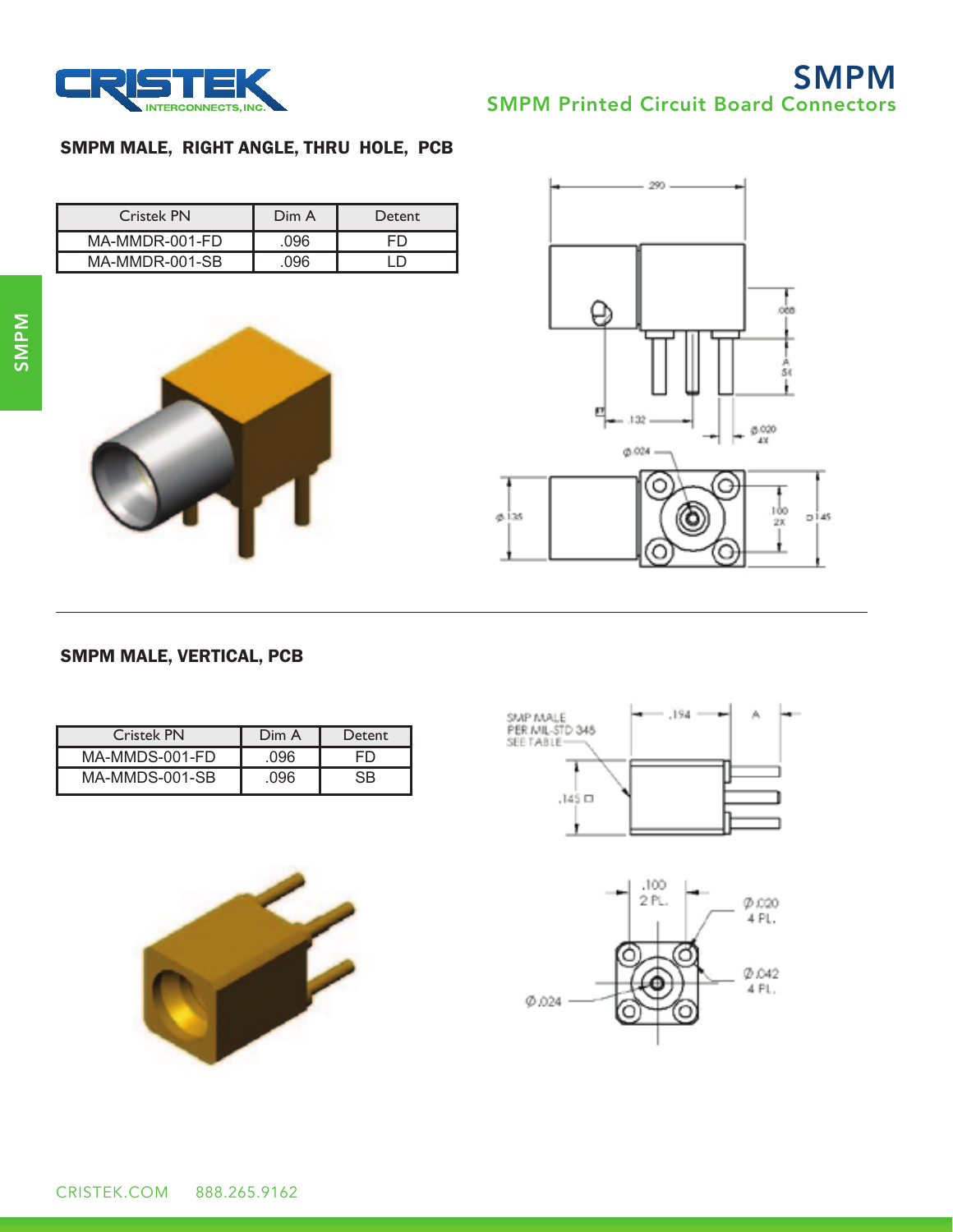

## SMPM **SMPM Printed Circuit Board Connectors**

### SMPM MALE, VERTICAL, SURFACE MOUNT, PCB

| <b>Cristek PN</b> | Detent    | <b>DIMA</b> | <b>DIMB</b> |
|-------------------|-----------|-------------|-------------|
| MA-MMUS-001-FD    | FD        | .140        | .093        |
| MA-MMUS-002-SB    | <b>SB</b> | .140        | .093        |
| MA-MMUS-003-FD    | FD        | .052        | .005        |
| MA-MMUS-003-SB    | <b>SB</b> | .052        | .005        |
| MA-MMUS-004-FD    | FD        | .163        | .093        |
| MA-MMUS-004-SB    | SB        | .163        | .093        |





### SMPM MALE, VERTICAL, SURFACE MOUNT, PCB

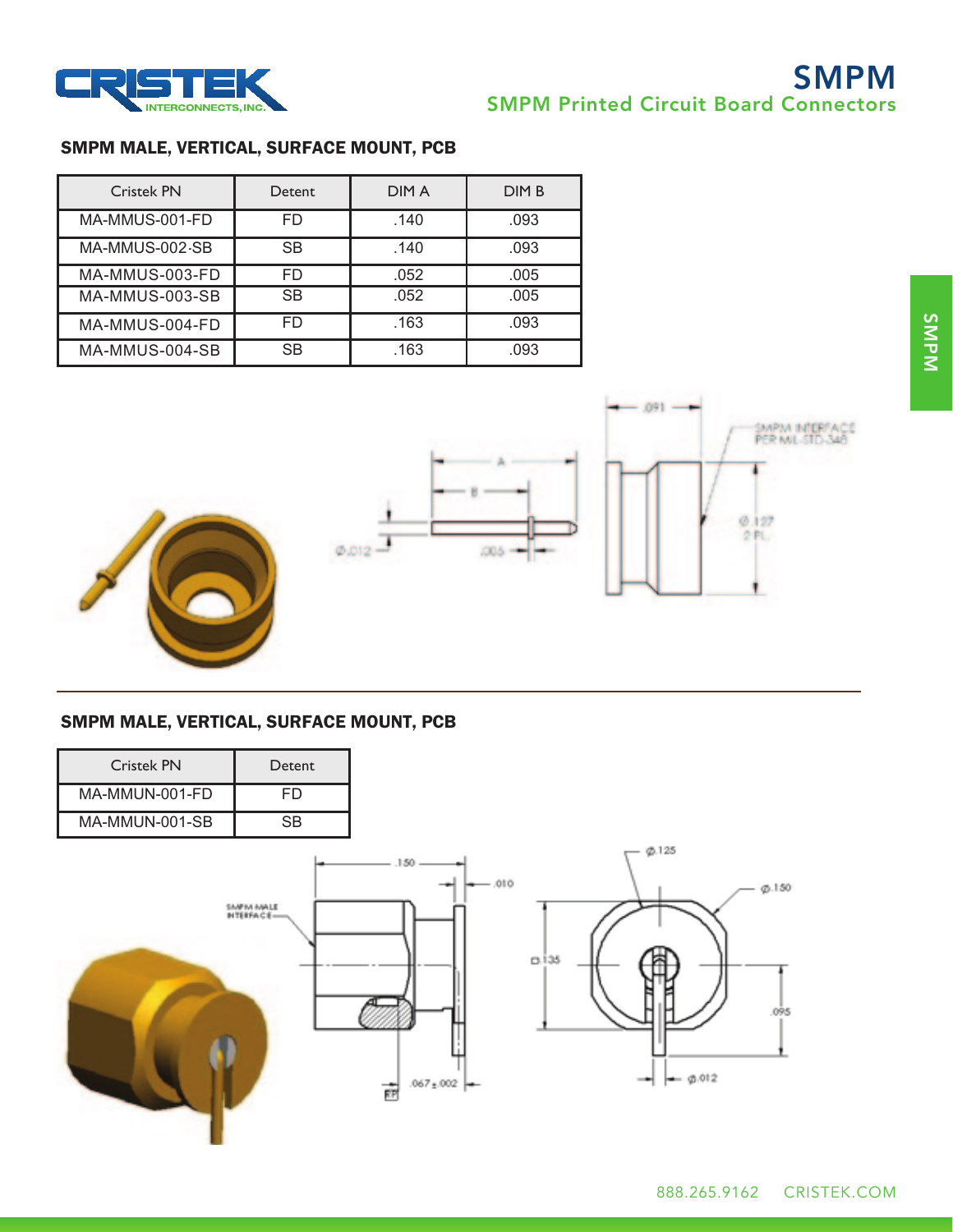

#### SMPM MALE, VERTICAL, SURFACE MOUNT WITH THRU LEGS, PCB

| Cristek PN     | Dim A | Dim B | De-<br>tent |
|----------------|-------|-------|-------------|
| MA-MMUN-002-FD | .096  | .149  | FD          |
| MA-MMUN-002-SB | 096   | 149   |             |



## SMPM MALE, VERTICAL, SURFACE MOUNT WITH THRU LEGS, PCB, LOW PROFILE

| Cristek PN     | Detent                       |                                                                 |                                                                  |
|----------------|------------------------------|-----------------------------------------------------------------|------------------------------------------------------------------|
| MA-MMUN-003-FD | <b>FD</b>                    |                                                                 |                                                                  |
| MA-MMUN-003-SB | $\overline{\text{SB}}$       |                                                                 |                                                                  |
| CRISTEK.COM    | .083)<br>RTP<br>888.265.9162 | 0.165<br>2PL.<br>Ø.012<br>⋒<br>.075<br>4 PL.<br>Ø.020<br>4 LEGS | SMPM INTERFACE<br>PER MIL-STD-348<br>.108<br>.113<br>क़<br>□.085 |

**714-696-5200 www.cristek.com Page 47**